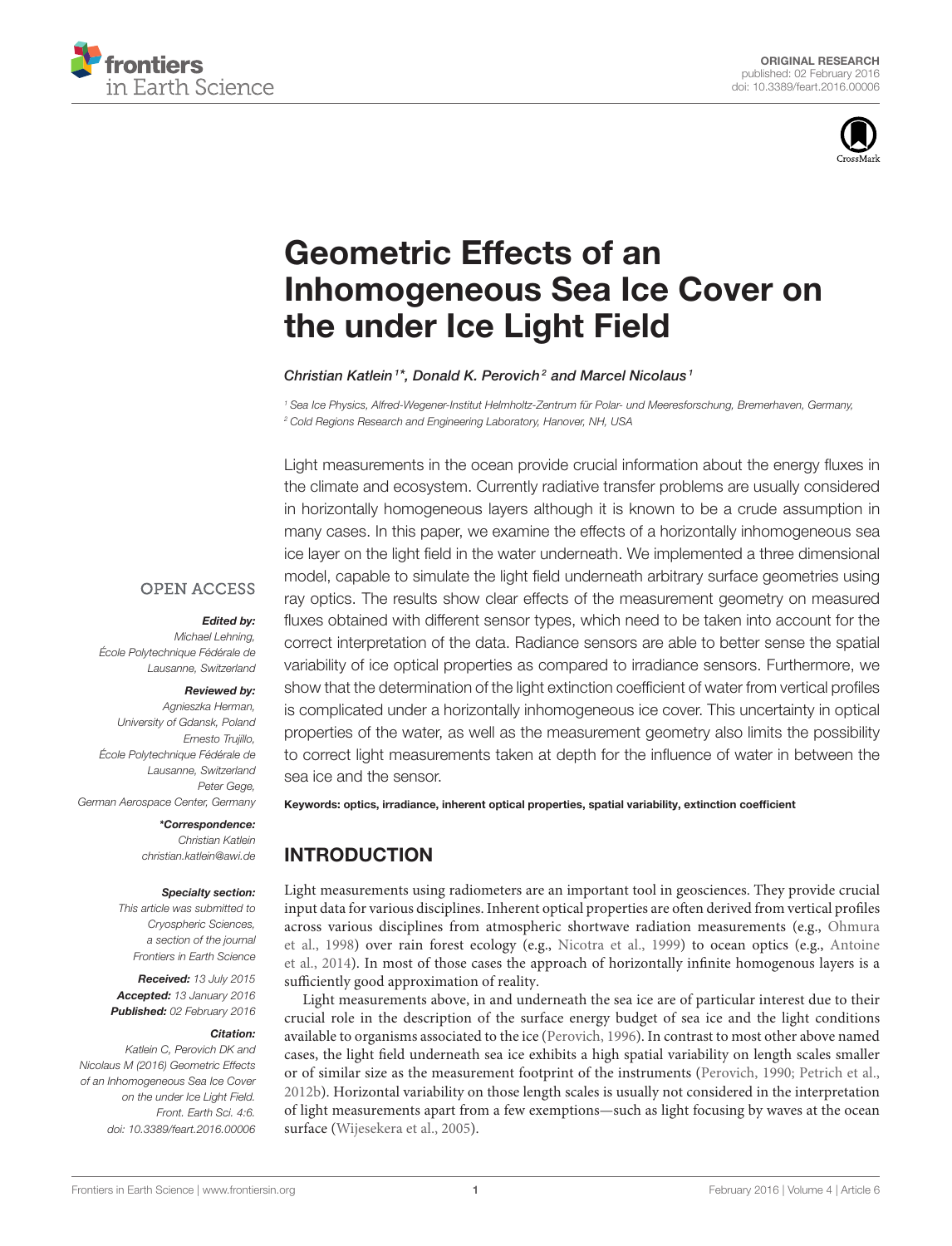The horizontal heterogeneity of Arctic sea ice is especially pronounced in the summer season when melting reshapes the surface and causes the formation of melt ponds (Fetterer and Untersteiner, [1998;](#page-9-6) [Petrich et al., 2012a\)](#page-9-7) and an increased number of floe edges due to breakup of the pack ice (Perovich and Jones, [2014\)](#page-9-8). This surface looks similar to a jigsaw puzzle from the air and the complicated geometry heavily influences the light field underneath [\(Ehn et al., 2011;](#page-8-1) [Frey et al., 2011\)](#page-9-9). Typically geometric effects of the sea ice cover have not been taken into account during data interpretation.

The objective of this paper is to illustrate the various effects of measurement geometry to facilitate correct interpretation of future under ice light measurements. We discuss in particular the constraints for corrections of measurements not taken directly at the ice underside and the influence on retrieval of water properties—such as the extinction coefficient—by vertical light profiles in ice covered waters.

### METHODS

To evaluate the effects of measurement geometry on under ice light measurements, we developed a three dimensional model of geometric radiometry. It builds on previous models of the under ice light field. These models did not account for arbitrary surface variations by either only considering a two dimensional linear transect [\(Katlein et al., 2014\)](#page-9-10) or strongly simplified surface geometries that allow for algebraic solutions [\(Frey et al., 2011\)](#page-9-9). Here we present a three dimensional model, that can be used under arbitrary light conditions at the ice underside.

The goal of our model is to calculate the under ice light field as measured by different sensors under an arbitrary inhomogeneous ice cover in an efficient manner. The model is of purely geometric nature using only ray optics. It is not taking into account scattering within the medium—here sea-water—which is a very good approximation for the clear water found underneath sea ice in the central Arctic Ocean, except for strong bloom situations. We consider the ice to have a flat bottom and all distances are measured relative to the ice bottom. To be able to separate the effects caused by geometry from effects of ice topography and lateral transport of light in the ice by scattering, which has been investigated previously [\(Petrich et al., 2012b\)](#page-9-4), the model calculates the under-ice light field geometry based on the light transmitted to the ice bottom.

Downwelling planar irradiance F is defined as the cosine weighted integral over downwelling radiance  $L(\theta, \phi)$  in the upper half space with the zenith angle  $\theta$  and the azimuth angle  $\phi$ .

$$
F = \int_{\phi=0}^{2\pi} \int_{\theta=0}^{\pi/2} L(\theta, \phi) \cos \theta \sin \theta d\theta d\phi
$$
 (1)

Numerical integration of Equation 1 can be achieved in various ways. A computationally efficient way is a high order Lebedevquadrature [\(Lebedev and Laikov, 1999\)](#page-9-11), where the unit sphere is divided into up to 5810 similarly sized sub-segments according to certain symmetry criteria. Of those, 2861 segments represent the upward looking solid angles  $\Omega_{\rm i}$ . The angular integration then reduces to a sum over all upward pointing light rays L<sub>i</sub> with weights  $\omega_i$  representing the respective solid angle covered by the segments:

$$
F = \sum_{i} L_i (\theta_i, \phi_i) \omega_i \tag{2}
$$

For each single ray the radiance  $L_i$  reaching the detector can then be determined by calculating the intersection point of the respective ray with the surface plane from the given zenith and azimuth angles and the depth of the detector z (**[Figure 1](#page-1-0)**). The surface plane is represented by a sufficiently large matrix defining surface light values (sea ice transmittance or total flux). Light transmittance L was set to 0.04 for bare ice and 0.22 for melt ponds according to [Nicolaus et al. \(2012\)](#page-9-12) for the sample calculations, but every other representation also of continuous light transmittance fields can be used for calculations. The surface matrix needs to be wide enough to cover enough grazing rays with large zenith angles. A horizontal extent of at least 10 times the investigated sensor depth ensures numerical stability and accuracy of better than 2% (10%) for planar (scalar) irradiance. However, the picked surface values cannot be inserted directly into Equation 2, but need to be corrected for both, the angular distribution of radiance emitted from the underside of the sea ice, and the angular sensitivity of the detector.

There are several versions of radiance distribution implemented in the model. In the fully isotropic case, the radiance is the same in any direction. As this is not the case under strongly scattering media, we only implemented it into the model for validation purposes, as the ratios of different sensor types are only trivially defined for a completely isotropic light field [\(Mobley, 1994\)](#page-9-13). In realistic cases, the normalized angular radiance distribution is described by the exit function of an isotropically scattering medium presented by [Kokhanovsky](#page-9-14) [\(2006\)](#page-9-14)

$$
L^*(\theta) = \frac{3}{7}(1 + 2\cos\theta)
$$
 (3)



<span id="page-1-0"></span>FIGURE 1 | Geometry of the light model integrator. The half sphere represents the unit Lebedev sphere with blue rays pointing in the direction of each segment. Rays are intersecting the surface (gray transparent layer) in the location of the red dots. At these locations radiance values are taken from the inhomogenous surface matrix.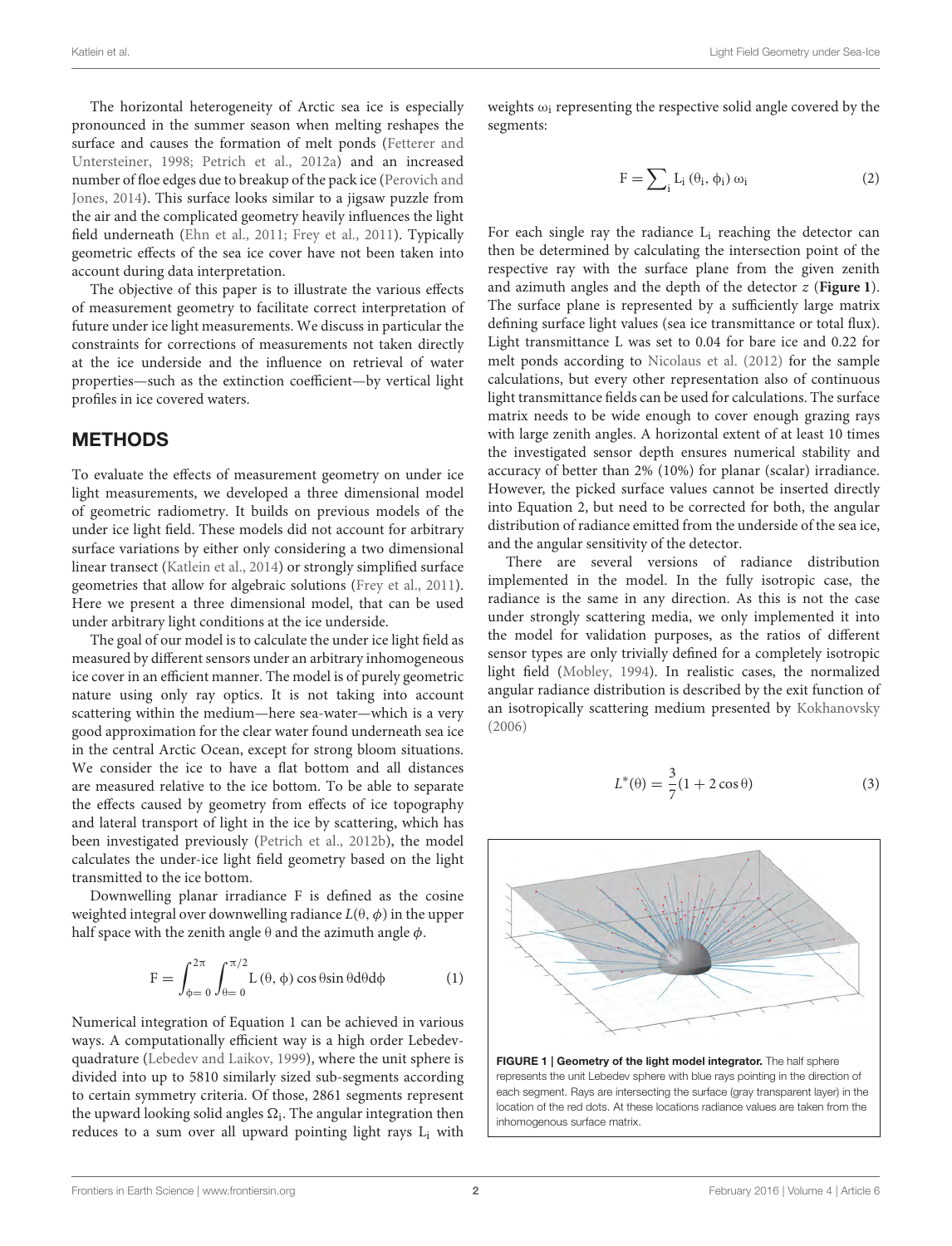or for cases of anisotropic scattering in sea ice

$$
L^*(\theta, \gamma) = \left(\frac{1}{3} + \frac{2}{3}\cos\theta\right)\cos\theta\left(1 - \gamma\right) + \gamma \exp\left(-0.0568\theta\right)
$$
\n(4)

with the anisotropy parameter  $\gamma$  and  $\theta$  in units of  $\circ$  as presented by [Katlein et al. \(2014\)](#page-9-10). Here we only present results for the case of isotropic scattering in ice being an upper bound, as a more downward peaked radiance distribution reduces geometric effects [\(Katlein et al., 2014\)](#page-9-10). Due to the persistent low stratus clouds in the summer Arctic this radiance distribution is also a suitable approximation in the case of open water with scattered ice floes. The light conditions at the ice bottom are given as transmittances or fluxes of planar irradiance, so the surface values need to be divided by π, that the resulting computation yields irradiance values.

The second correction of the radiances  $L_i$  is the sensor dependent weighting of different zenith angles  $\theta_i$ . While for planar irradiance the radiance needs to be weighted with the cosine of the zenith angle θ, scalar irradiance is calculated without any further weighting. For calculation of radiance sensor readings, only rays with a zenith angle θ smaller than half the angle given by the sensors field of view are considered. The result is then divided by the solid angle covered by the cone of the sensors field of view. Due to the finite segments of solid angle represented in the Lebedev sphere, this calculation only provides stable results for sufficiently large field of view of the radiance sensor (10°).

Before final evaluation of the sum, all obtained and corrected radiances are scaled to account for water absorption with a radiance extinction coefficient using the respective pathlength d of the ray from the surface to the sensor and the radiance extinction coefficient κ. In summary, this leads to the following radiances from the respective directions of the Lebedev-Sphere:

$$
L_i = L(\theta, \phi) \cdot L^* \cdot \exp(-\kappa d) \tag{5}
$$

For validation it was checked, that the model correctly reproduces the ratios between measurements with different sensor types and the exponential decay under a homogenous surface. In particular, the apparent extinction coefficient determined for all three sensor types matches the radiance extinction coefficient, as expected in the asymptotic limit. A MATLAB (version R2014b) implementation of the model can be downloaded from the MATLAB file exchange under [http://www.](http://www.mathworks.com/matlabcentral/fileexchange/50566-geometric-light-field-model) [mathworks.com/matlabcentral/fileexchange/50566-geometric](http://www.mathworks.com/matlabcentral/fileexchange/50566-geometric-light-field-model)[light-field-model.](http://www.mathworks.com/matlabcentral/fileexchange/50566-geometric-light-field-model)

# RESULTS

To evaluate the effect of surface geometry, we ran the model for four surface geometries depicted in **[Figure 2](#page-2-0)**. They correspond to the following sea ice features: The semi-infinite obstruction with a linear edge (**[Figure 2A](#page-2-0)**) is a first approach to investigating lateral effects. The geometry is applicable to any sharp large scale contrast in the ice optical properties, especially to edges of ice floes. A linear obstruction (**[Figure 2B](#page-2-0)**) is similar to the geometry



<span id="page-2-0"></span>surface geometries resemble (A) a floe edge, (B) a pressure ridge, (C) a melt pond, and (D) a real geometry of melt pond covered sea ice extracted from photography.

of pressure ridges. A single melt pond was approximated by a circular patch with higher light transmission (**[Figure 2C](#page-2-0)**) and a part of a classified aerial image enabled for evaluation of a real melt pond geometry with a pond fraction of 12% (**[Figure 2D](#page-2-0)**).

# Lateral Effects at a Linear Edge

The response of different light sensors on a transect crossing a linear edge is shown in **[Figure 3](#page-3-0)**. This example comprises two zones of shortwave light transmittances (250–2500 nm) of 0.04 and 0.22 and a water extinction coefficient of  $\kappa = 0.1 \text{m}^{-1}$ , typical for Arctic first year ice in the summer [\(Nicolaus et al.,](#page-9-12) [2012\)](#page-9-12). While the narrow footprint of the radiance sensor  $(10^{\circ})$ reproduces the sharp contrast in light measurements even at greater depths, the measurements with the planar and scalar irradiance sensors are strongly influenced by geometric effects at the boundary. The contrast gets smoothed by the large footprint of the irradiance sensors. Light is propagating laterally into the darker area from the adjacent bright patch leading to irradiance levels higher than expected from a one dimensional model. Vice versa, measurements under the bright patch are influenced by the adjacent dark patch leading to lower light measurements than expected from a one dimensional model. At increasing depths, the contrast between both zones gets increasingly smeared out leaving only a weak contrast. The variability of the surface light field can thus only be captured appropriately, when using radiance sensors or limiting the distance of irradiance sensors to the sea ice. Scalar irradiance sensors show the strongest geometric effects.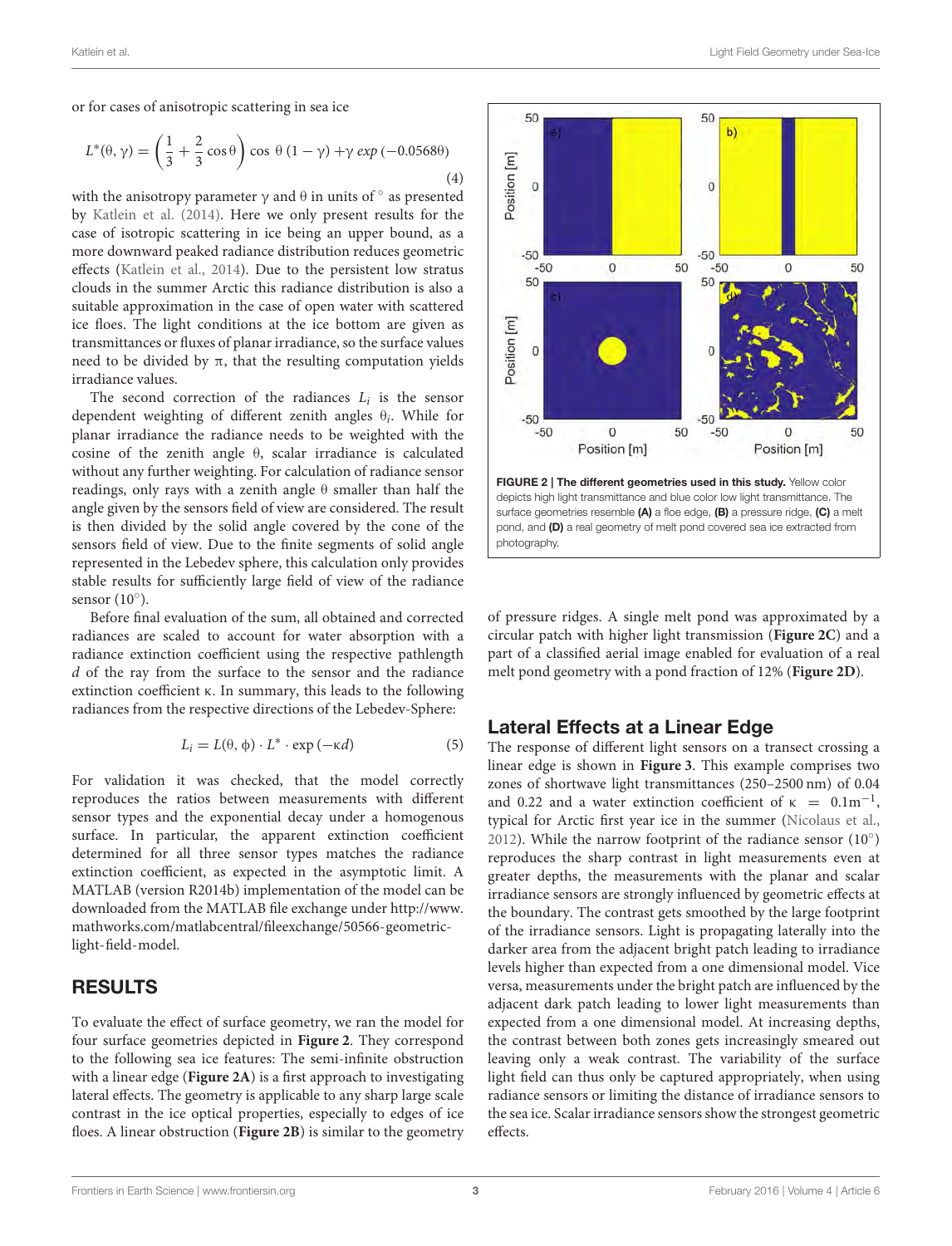

<span id="page-3-0"></span>From the different response of the three sensors to simple geometric variation, we can immediately deduct, that the ratios between radiance and planar or scalar irradiance are not constant in space under a spatially varying sea ice cover. While the ratio of different light sensor readings is often used to describe the optical properties of the water body in open ocean optics [\(Mobley, 1994\)](#page-9-13), the geometric variation of the ice cover makes such an approach difficult in ice covered seas.

To allow for the application of the results to any combination of transmittance values, we normalized the calculated values in such way, that the range between the asymptotical light values far into each region is mapped to the interval from 0 to 1. When considering absorption to calculate the asymptotic values at a certain depth, the resulting relative light field geometry is independent of water absorption.

The calculated lateral transects are shown for three different depths in **[Figure 4](#page-4-0)**. The radiance measurements follow a step curve, with a tapering section of a width given by the field of view of the sensor the distance to the surface.

The irradiance sensors show a different characteristic response, a smooth transition between the asymptotic values. For a first estimation of the lateral extent of the geometric effects, we found that at the distance from the edge, that equals the distance of the sensor from the ice underside, the reading of planar (scalar) irradiance is about 12% (20%)—of the difference in light transmission between the zones—away from the asymptotic value. The distance at which the irradiance

has reached a difference of less than 1/e of the difference in light transmission is linearly dependent on the distance between sensor and ice (**[Figure 5](#page-4-1)**). Thus, the distance to the ice gives a first order approximation of the extent of geometric effects in the lateral dimensions.

The calculated transect of planar irradiance was fitted with a piecewise exponential function  $F$  adapted from [Petrich et al.](#page-9-4) [\(2012b\)](#page-9-4):

$$
F(x) = \begin{cases} x > 0 & 1 - 0.5 \exp(-a|x|) \\ x < 0 & 0.5 \exp(-a|x|) \end{cases},
$$
 (6)

where the coefficient of the lateral exponential decay a is given by the distance of the sensor to the ice by  $a = 1.405d^{-1}$ . The fitted equation matches the calculated curve very well with an adjusted  $R^2 > 0.99$ . For scalar irradiance the same equation can be used with a different coefficient  $a = 0.811d^{-1}$ . From now on we will focus on results regarding planar irradiance only, as the smoothing across light contrasts for spherical irradiance is very similar but somehow stronger.

We want to point out, that Equation 6 describes the pure geometric effect of a contrast in ice optical properties on the under ice light field. The absolute magnitude of the geometric effects is of course dependent on the contrast in light transmittance. Similar equations have been proposed by Petrich et al. [\(2012b\)](#page-9-4) and [Ehn et al. \(2011\)](#page-8-1) but in the context of lateral light propagation due to scattering within the ice.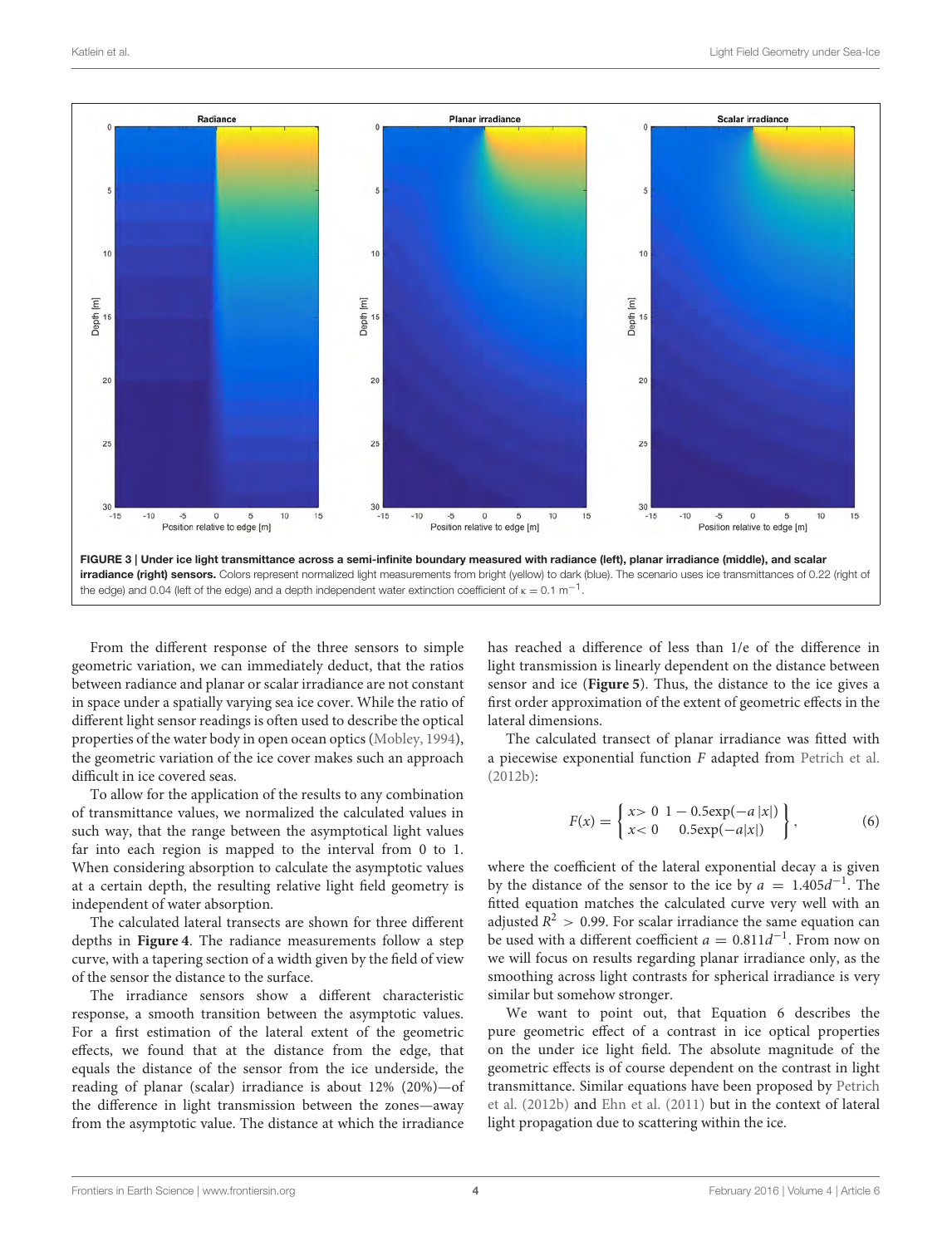

<span id="page-4-0"></span>



<span id="page-4-1"></span>difference of the sensor reading from the true asymptotical value has decreased to 1/e of the difference of light transmission across the edge (e-folding length).

# Lateral Effects Associated with Sea Ice Features

The results from the linear semi-infinite obstruction can be qualitatively generalized to the more complex situation underneath melt ponds, pressure ridges, and leads in the ice cover. For pressure ridges and leads being mostly linear features, the results of the previous section can be used directly, if the ridge or lead is wider than two times the sensor depth. If the ridge or lead is narrower than this threshold, irradiance levels will not reach the asymptotic end value under the obstruction. The contrast in light transmittance then seems weaker than it actually is. This is similar for circular features such as melt ponds, but due to the circular geometry, the asymptotic end value underneath the pond will only be reached at a slightly greater distance from the pond edge as compared to a linear feature.

# Vertical Effects Associated with Ridges and Melt Ponds

**[Figure 6](#page-5-0)** shows the calculated light field underneath a darker linear feature. It is clearly visible, that the surface geometry can distort the vertical profile away from an exponential decay. While under bright patches, the vertical profile follows an exponential decay monotonically decreasing with increasing depth, the irradiance maximum can be located at depth under dark patches. This is due to the fact that the adjacent brighter areas get into the large footprint of the irradiance sensor when getting to greater depth and has been observed before [\(Frey et al., 2011;](#page-9-9) Nicolaus and Katlein, [2013\)](#page-9-15).

The depth of this deep irradiance maximum is dependent on several factors: The width of the dark area and the distance of the sensor to the boundaries. While the irradiance maximum is located at the surface under the bright patch, it quickly submerges to a typical depth of 5–10 m. If the dark patch is large enough, the magnitude of the deep irradiance maximum decreases. The larger the dark patch, the deeper the irradiance maximum is located. Contrary, a greater water extinction coefficient compensates the effect and reduces the maximum depth, as deep irradiance maxima then can only be found in a narrower zone close to the boundary between bright and dark patch. Additionally a downward peaked anisotropic radiance distribution causes deeper irradiance maxima, but further limits their lateral extent [\(Katlein et al., 2014\)](#page-9-10).

Extraction of the extinction coefficient from the calculated light field under a circular melt pond of varying size revealed significant differences to the given radiance extinction coefficient (**[Figure 7](#page-5-1)**). Even though the vertical profiles could be well fitted with an exponential decay law ( $R^2 > 0.98$ ), the apparent extinction coefficient differs from the actual one even under very large ponds. If the pond radius is equal to the maximum depth of the sensor during the profile, the retrieved apparent extinction coefficient is still deviating about 25% from the true value. Usually the pond radii are much smaller than the depth of the profile, making a robust retrieval of the extinction coefficient of sea water from vertical irradiance profiles difficult in ice covered waters. This shows, that the influence of geometric effects on the light field cannot be ruled out, even when the profiles seem to follow a perfect exponential decay.

# Combined Lateral and Vertical Effects in a Real Geometry

We calculated the irradiance field underneath a real surface geometry from a classified aerial image (**[Figure 8](#page-6-0)**) obtained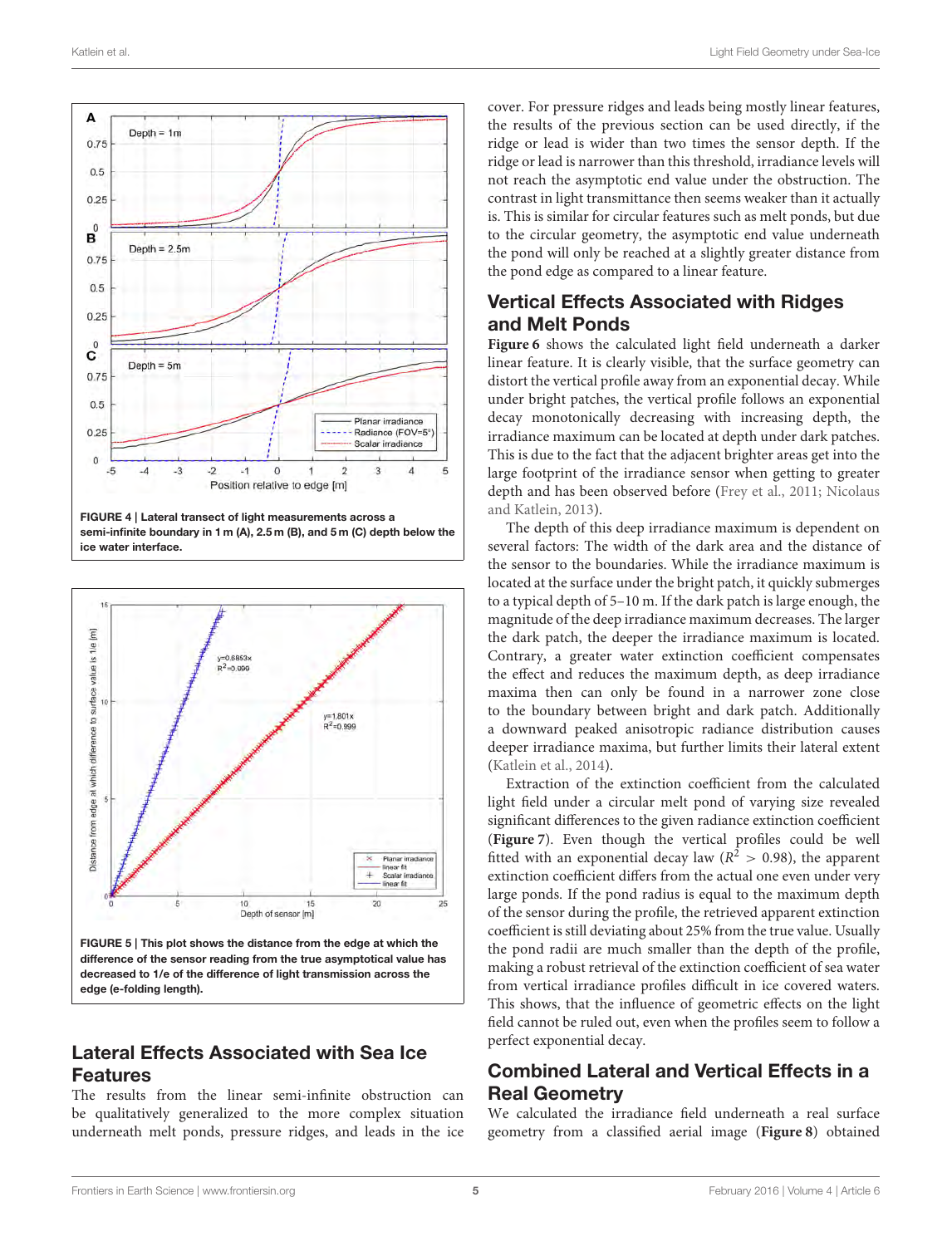

<span id="page-5-0"></span>

<span id="page-5-1"></span>during a helicopter flight north of Greenland in July 2014 [\(http://](http://epic.awi.de/37745/) [epic.awi.de/37745/\)](http://epic.awi.de/37745/). **[Figure 8B](#page-6-0)** shows how different the vertical profiles are when taken at different close lying points. The variability of the light field reduces with depth as can be seen by the sharpening of the main peak in the histograms (**[Figure 8C](#page-6-0)**). Due to the binary representation of light transmittance, variability appears to increase in the first few meters underneath the ice—an artifact not present in the continuous representation of light transmission as presented in **[Figure 9C](#page-6-1)**. To assess the abilities to extract water extinction coefficients, Analysis of all 2600 calculated vertical profiles under the real geometry revealed a mean extinction coefficient of  $\bar{k}$  = 0.1 m<sup>-1</sup> when only considering fits where  $R^2 > 0.9$ . While this result seems to show accuracy of extraction of the extinction coefficient underneath

a spatially varying ice cover, we want to point to the fact, that only ~48% of the depth profiles could be fitted with a  $R^2$  > 0.9. Even within this limited selection of vertical profiles, the mean deviation ( $\delta = (|\kappa - \kappa_r|)/\kappa$ ) of the retrieved extinction coefficient  $κ<sub>r</sub>$  from the true extinction coefficient κ is 28% with values of  $\kappa_r$  ranging between  $\kappa_r = 0.08m^{-1}$  and  $\kappa_r =$ 0.53m−<sup>1</sup> . About 10% of the extracted extinction coefficients were overestimated by more than 120%. To obtain an extinction coefficient closer than 10% to the real one from averaging of several vertical profiles, one would need to consider over 200 randomly positioned not obviously contaminated profiles, which is not practicable. Estimates can in general be significantly improved to reduce the mean deviation from 27 to 7% by only considering the lower part  $(>15 \text{ m depth})$  of the vertical profile which is less affected by geometric effects. As the extinction coefficient might vary vertically, this estimate may though not represent the water layer close to the sea ice.

We repeated the calculations for a continuous lighttransmittance field T derived from a simple radiative transfer model  $T = (1 - \alpha) \exp(-1.5z_i)$  and field observations of ice thickness  $z_i$  and albedo  $\alpha$  (**[Figure 9](#page-6-1)**) to contrast to the simplified case of two ice classes. While the main results stay unchanged, influence of geometric effects is less obvious. This is mainly due to the fact, that due to the comparably high ice thickness and high pond albedos measured in the field [\(Katlein et al., 2015\)](#page-9-16), the contrasts in transmittance are lower than for the typical case of Arctic first-year sea ice used for the binary representation of light transmittance. The continuous representation also leads to softer spatial contrasts. In this more realistic case, the mean deviation of the extinction coefficient  $\kappa_r$  retrieved from relatively uncontaminated profiles ( $R^2$  > 0.9) from the true extinction coefficient κ is only 8% with values of  $κ<sub>r</sub>$  ranging between  $κ<sub>r</sub>$  =  $0.09m^{-1}$  and  $\kappa_r = 0.16m^{-1}$ . This is a smaller deviation than in the idealized case, but still significant. If more contaminated profiles ( $R^2$  < 0.9) are included in the analysis, errors grow rapidly.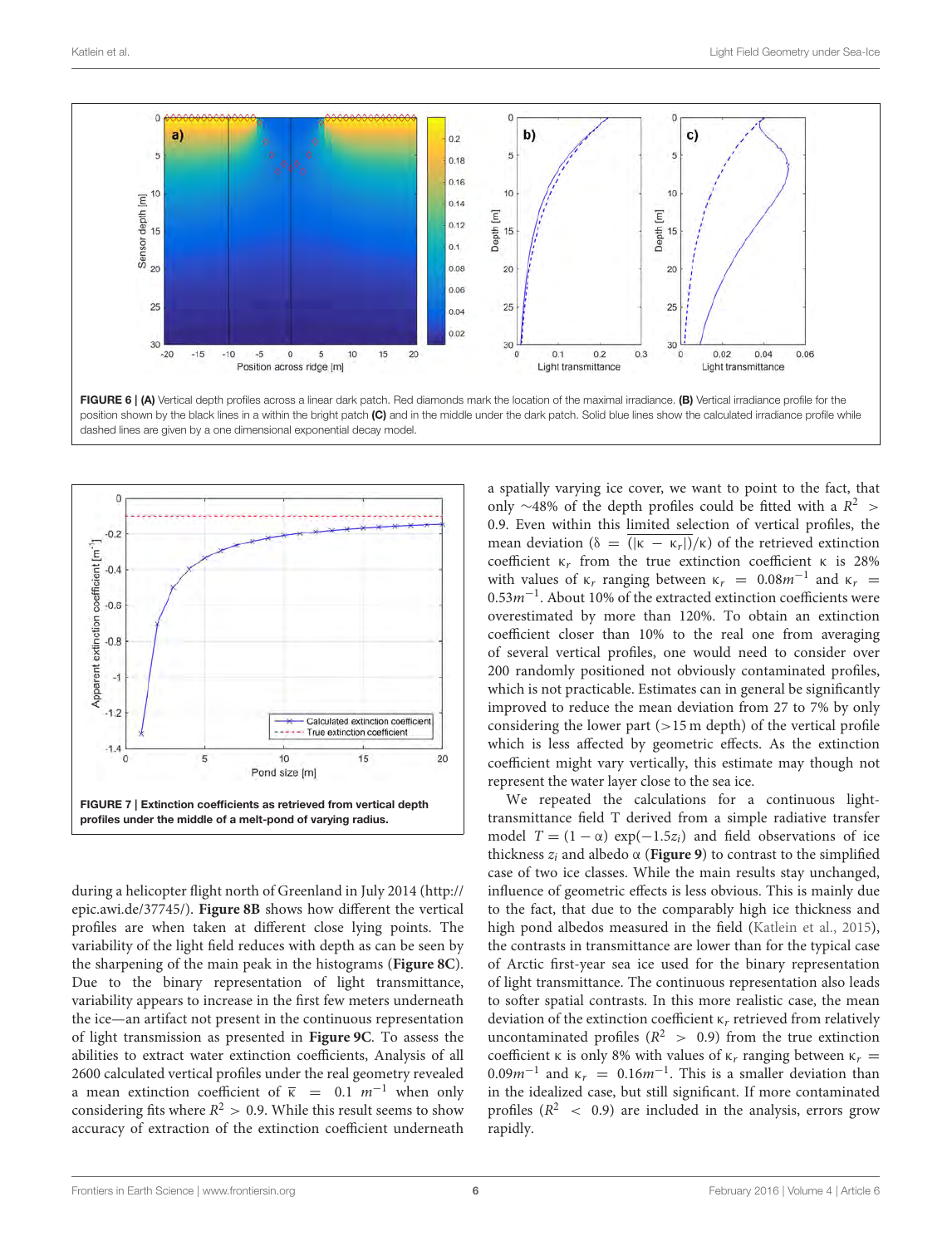

<span id="page-6-0"></span>



<span id="page-6-1"></span>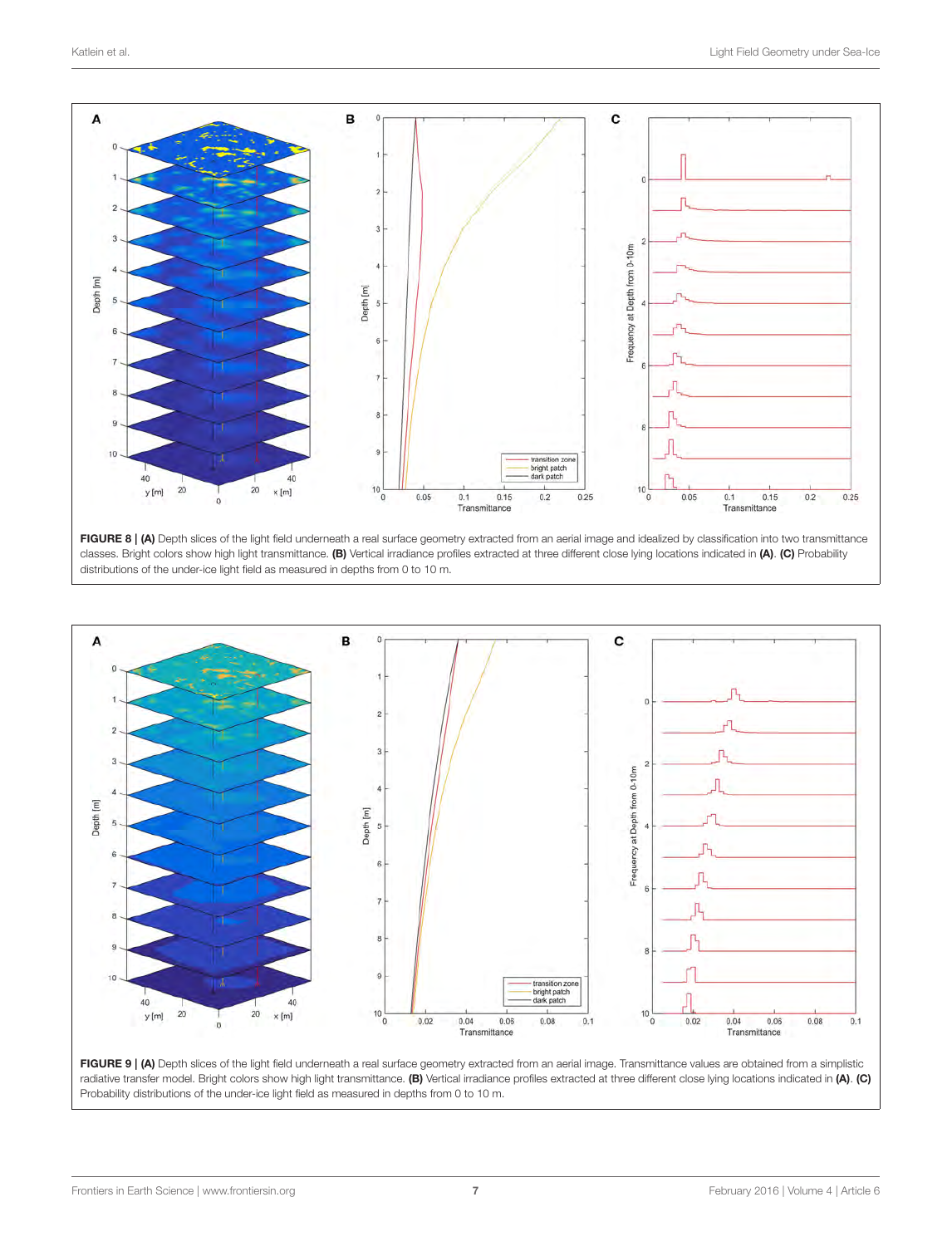Furthermore, we evaluated the effect of lateral geometry on measured data to explore the advantages and disadvantages of correcting measurement data for the distance between sensor and the ice water interface. Using the true extinction coefficient for correction of planar irradiance (radiance) values assuming an exponential decay law, we determined mean deviations between calculated and true value of 45% (10%) at a depth of 5 m and 60%(35%) at a sensor depth of 30 m. When using an extinction coefficient deviating from the true one by the mean error in the retrieval from vertical profiles (27%), this deviation increases to 52% at 5 m and 81% at 30 m depth. Considering the worst case deviation of retrieved apparent extinction coefficient of in our case  $\kappa_r = 0.44 m^{-1}$ , a deviation of 440%, the mean error of the depth corrected data is significantly bigger than the mean error of uncorrected data for all sensor depths shallower than 3 m.

In spite of the errors when comparing specific points, depth correction successfully corrects the mean energy loss with depth. Contrary it cannot restore the variability of the light field present in the surface, which is better accomplished by radiance sensors (**[Figure 10](#page-7-0)**).

# **DISCUSSION**

# Relevance of Geometric Effects

Our work shows, that geometric effects can play an important role in the interpretation of optical measurements under inhomogeneous sea ice. They certainly need to be taken into account for studies with a spatial resolution on the meter scale and in the case of typical melt-pond covered Arctic summer sea ice due to the strong contrasts of light transmittance through adjacent bare and ponded ice. If the sea ice does not exhibit strong contrasts in optical properties, such as in thicker multi-year sea ice or during the winter season, then geometric effects are limited

<span id="page-7-0"></span>

to floe edges and fields of small broken floes. Geometric effects are strongest when high contrasts  $(>2:1)$  in light transmission can be found on length scales between 1 and 30 m. For longer spatial scales and weaker contrasts geometric effects are less important. Their significance can be further reduced by lateral smoothing of light transmittance contrasts by in ice scattering, as well as stronger absorption and especially scattering in the water column. A more downward-peaked anisotropic radiance distribution as below sea-ice further increases the magnitude of geometric effects.

In many cases, geometric effects can be neglected without significant loss of information, as the presented numbers provide upper bounds and they are averaged out in larger scale studies of the energy balance. Nevertheless, they need to be considered in the cases presented above to avoid wrong interpretation of measurement data. Thus, we want to highlight the necessity, to check during processing whether a dataset is contaminated by geometric effects and take the appropriate measures.

# Retrieval of Extinction Coefficients

The retrieval of inherent optical properties from the observation of apparent optical properties is a main objective of ocean optics observations [\(Light et al., 2008;](#page-9-17) [Antoine et al., 2014\)](#page-8-0). Our results show, that the inhomogeneous ice cover increases the difficulties for the retrieval of inherent optical properties from vertical profiles dramatically. To obtain valid measurements of inherent optical properties, the surface needs to be homogenous in a radius much bigger than the maximum depth of the vertical profile around the vertical profile. This does not only apply to measurements from instruments lowered through a hole in the ice [\(Frey et al., 2011\)](#page-9-9), but also to optical packages deployed in the vicinity of sea ice [\(Bélanger et al., 2013\)](#page-8-2), for example in a pool of open water next to the ship used to lower instrumentation in the water column or generally in the vicinity of ships. Unfortunately contamination from geometric effects may not be detectable from the shape of the vertical profile. While these geometric effects would not be as severe in radiance sensors, it is very likely that imperfect horizontal positioning during vertical profiles due to lateral drift and sensor tilt can also reduce the quality of the retrieval of inherent optical properties. While these restrictions strictly apply for pan- or monochromatic sensor data, they could at least in principle be overcome by dedicated inversion of multior hyperspectral data.

Precise modeling of the light field under sea ice needs to take into account the complex geometry of the sea ice surface and cannot be achieved by multiple one dimensional models. Thus, light measurements under sea ice should be interpreted in the context of spatial datasets of ice geometry, such as aerial images and ice bottom topography [\(Williams et al., 2013\)](#page-9-18). In particular, care should be taken to account for the measurement geometry when investigating any geometric aspect of the under ice light field, such as high resolution lateral transects.

# Depth Correction of Sensor Data

Our results show, that the usefulness of correcting light measurements taken at depth to the level of the ice-water interface is strongly dependent on the ultimate goal of the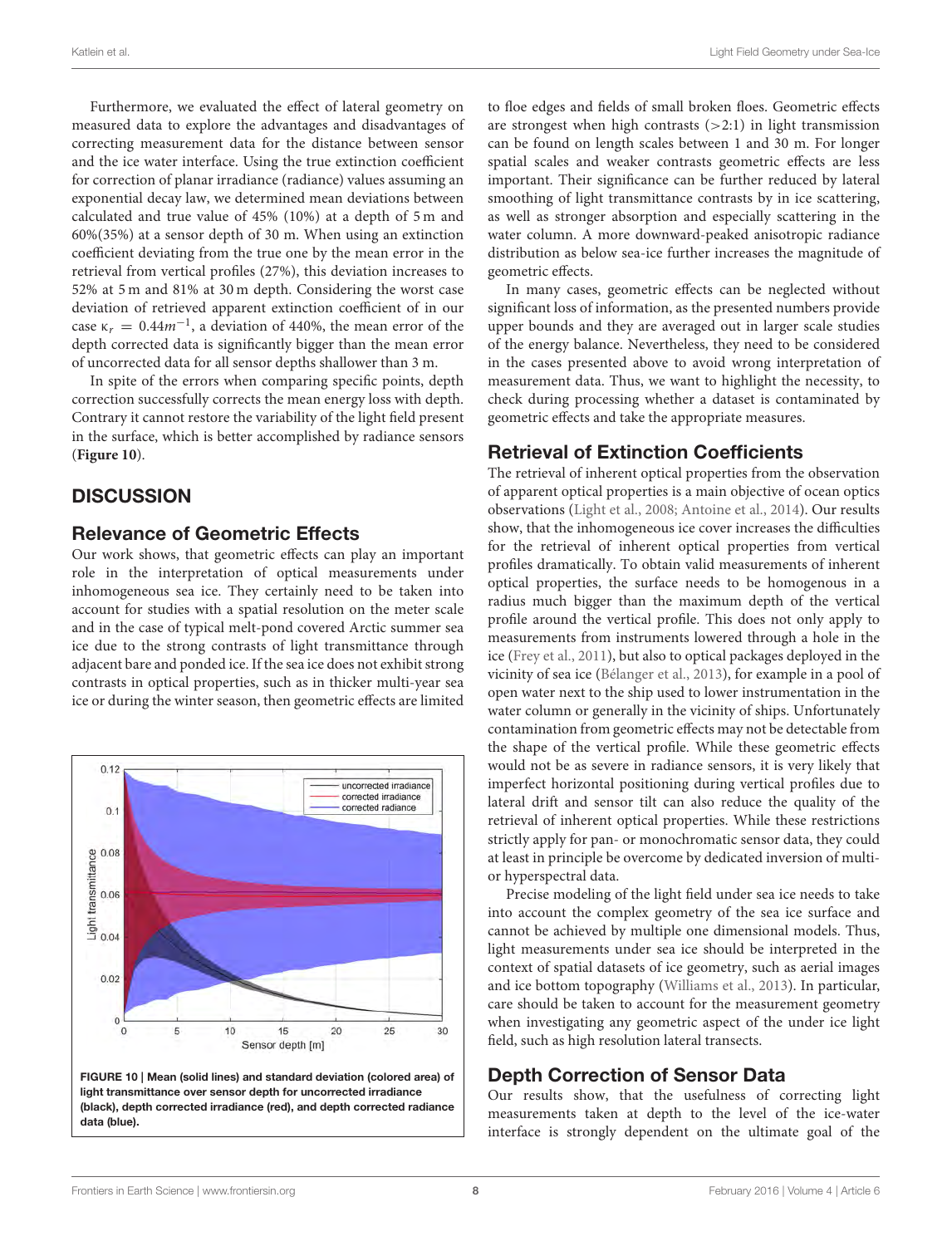data analysis. For studies interested in the spatial variability of the light field, we recommend to use radiance sensors and convert the readings to irradiance at the ice bottom according to [Katlein et al. \(2014\)](#page-9-10). If only irradiance sensors are available, they should be operated with minimum distance to the ice. Discarding data with a distance of more than a certain limit to the ice bottom instead of applying a correction, avoids introducing undetermined errors due to unknown exact geometry and water absorption. Even when water absorption is precisely known from direct measurements using a transmissometer, the geometric errors of a measurement taken at depth cannot be corrected. For example, a one dimensional "correction" of a measurement taken under a dark patch would result in too high light values at the ice bottom.

On the other hand, even an imperfect estimate of light extinction in the water column can provide a reasonable way, to account for the water in between sensor and ice when investigating the large scale average of measurements for studies of the energy balance.

The geometric effects average out on larger scales and thus do not affect the energy transfer to depth. However, the measurement geometry influences the shape of histograms of measured light values such as those presented in Nicolaus et al. [\(2013\)](#page-9-19). Thus, geometric effects should be considered when picking modal values from histograms for upscaling efforts [\(Arndt and Nicolaus, 2014\)](#page-8-3). Here data that is potentially contaminated by geometric effects should be discarded from the analysis.

#### Sensitivity of Different Sensor Types

We mostly showed results for planar irradiance data, as this sensor type is most widely used throughout the physical community [\(Perovich, 1996;](#page-9-2) [Eicken and Salganek, 2010;](#page-9-20) Nicolaus et al., [2010;](#page-9-21) [Hudson et al., 2013\)](#page-9-22). The footprint of these sensors is very large leading to strong effects of measurement geometry. Radiance sensors have a narrower field of view and thus suffer less from geometric effects and better represent the true variability of light conditions even in measurements taken at depth. While this is an advantage in lateral surveys, it can also impact the quality of vertical profiles under a spatially varying ice cover, when the profile deviates from being perfectly vertical.

Spherical irradiance sensors behave similar to planar irradiance sensors, but have an even larger effective field of view as the proportional contribution of lateral traveling light to the signal is even bigger. The effects of measurement geometry

### REFERENCES

- <span id="page-8-0"></span>Antoine, D., Babin, M., Berthon, J.-F., Bricaud, A., Gentili, B., Loisel, H., et al. (2014). Shedding light on the sea: André Morel's legacy to optical oceanography. Ann. Rev. Mar. Sci. 6, 1–21. doi: 10.1146/annurev-marine-010213-135135
- <span id="page-8-3"></span>Arndt, S., and Nicolaus, M. (2014). Seasonal cycle and long-term trend of solar energy fluxes through Arctic sea ice. Cryosphere 8, 2219–2233. doi: 10.5194/tc-8-2219-2014

are thus even stronger for spherical sensors making them the least suitable sensor for studies on spatial variability. This disadvantage for studies of spatial variability is of course an advantage, when only the mean energy fluxes are of interest.

# **CONCLUSION**

We developed and implemented a model of geometric radiometry underneath spatially inhomogeneous surfaces and investigated the effects of various simplified geometries on the light field underneath. The model code has been made accessible to the public. Results show that radiance sensors are least affected by the measurement geometry and spherical irradiance sensors are mostly unsuitable for studies of spatial variability.

The effect of the inhomogeneous surface hinders effective retrieval of the inherent optical properties of the water column from vertical profiles in the sea ice covered ocean and limits the possibilities of correcting data that was measured at depth, for the influence of light extinction in water. Such corrections for sensor depth as well as the interpretation of ratios between different sensors have to be conducted in awareness of the ice geometry, for example using the information from aerial images. Great care should be taken when interpreting measurements taken over lateral contrasts in the optical properties of the sea ice. Here the distance of the sensor to the ice significantly smoothens out the contrast and might easily mask the effects of lateral light transport in the ice by scattering.

# AUTHOR CONTRIBUTIONS

All authors listed, have made substantial, direct and intellectual contribution to the work, and approved it for publication.

# ACKNOWLEDGMENTS

CK thanks the graduate school POLMAR for granting an outgoing scholarship to visit DP which supported the writing of this manuscript. DP thanks the Office of Naval Research for their support. We thank R. Gerdes and two anonymous reviewers of an earlier version for comments on the manuscript. This study was funded by the Alfred-Wegener-Institut Helmholtz-Zentrum für Polar- und Meeresforschung. The MATLAB code of the model used in this study is available at [http://www.mathworks.com/](http://www.mathworks.com/matlabcentral/fileexchange/50566-geometric-light-field-model) [matlabcentral/fileexchange/50566-geometric-light-field-model.](http://www.mathworks.com/matlabcentral/fileexchange/50566-geometric-light-field-model)

<span id="page-8-2"></span>Bélanger, S., Cizmeli, S. A., Ehn, J., Matsuoka, A., Doxaran, D., Hooker, S., et al. (2013). Light absorption and partitioning in Arctic Ocean surface waters: impact of multiyear ice melting. Biogeosciences 10, 6433–6452. doi: 10.5194/bg-10-6433-2013

<span id="page-8-1"></span>Ehn, J. K., Mundy, C. J., Barber, D. G., Hop, H., Rossnagel, A., and Stewart, J. (2011). Impact of horizontal spreading on light propagation in melt pond covered seasonal sea ice in the Canadian Arctic. J. Geophys. Res. 116:C00G02. doi: 10.1029/2010JC0 06908